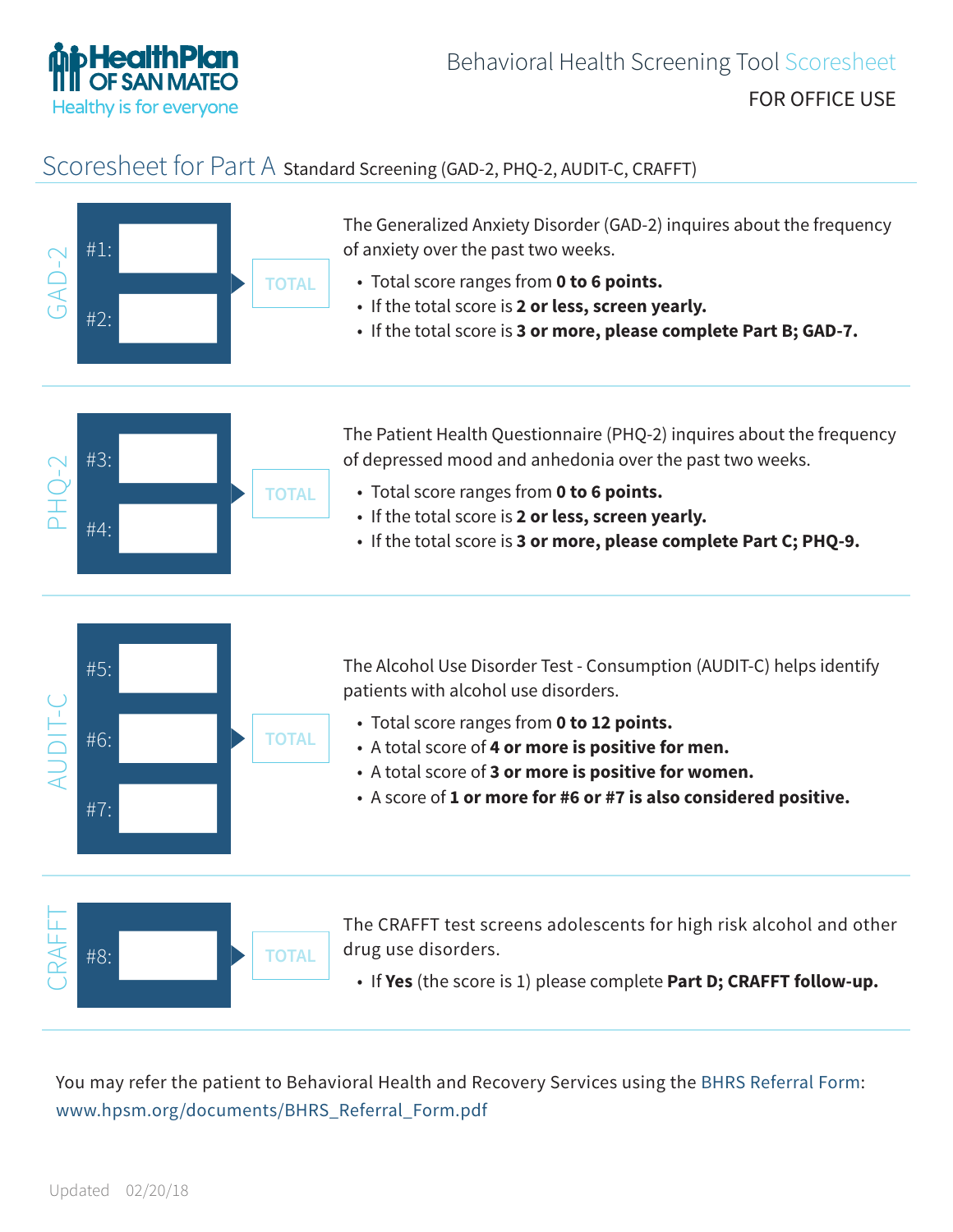

## Scoresheet for Part B (GAD-7)



## **GAD-7 Anxiety Severity**

This is calculated by assigning scores of 0, 1, 2, and 3, to the response categories of "Not at all," "Several days," "More than half the days," and "Nearly every day," respectively.

GAD-7 total score for the seven items ranges from 0 to 21.

#### **Total scores represent:**

- 0-5 Mild anxiety
- 6-10 Moderate anxiety
- 11-15 Moderately severe anxiety
- 15-21 Severe anxiety.

Source: www.torbayandsouthdevon.nhs.uk/uploads/score-sheet-gad-7-anxiety-and-phq-9-depression.pdf **TOTAL**

## Scoresheet for Part C (PHQ-9)



### **PHQ-9 Severity Score**

|           | <b>Score Provisional Diagnosis</b>                                                 | <b>Treatment Recommendation</b>                                                                 |
|-----------|------------------------------------------------------------------------------------|-------------------------------------------------------------------------------------------------|
| $5-9$     | Minimal symptoms <sup>1</sup>                                                      | Support, educate to call if worse, return<br>in one month                                       |
| $10 - 14$ | Minor depression <sup>2</sup><br>Dysthymia <sup>1</sup><br>Major depression - mild | Support, watchful waiting<br>Antidepressant or psychotherapy<br>Antidepressant or psychotherapy |
| $15-19$   | Major depression - moderately severe                                               | Antidepressant or psychotherapy                                                                 |
| >20       | Major depression - severe                                                          | Antidepressant or psychotherapy <sup>3</sup>                                                    |

**1** If symptoms present ≥ two years, then probable chronic depression which warrants antidepressants or psychotherapy (ask "In the past 2 years have you felt depressed or sad most days, even if you felt okay sometimes?")

**2** If symptoms present ≥ one month or severe functional impairment, consider active treatment

**3** Especially if not improved on monotherapy

Source: www.cqaimh.org/pdf/tool\_phq9.pdf